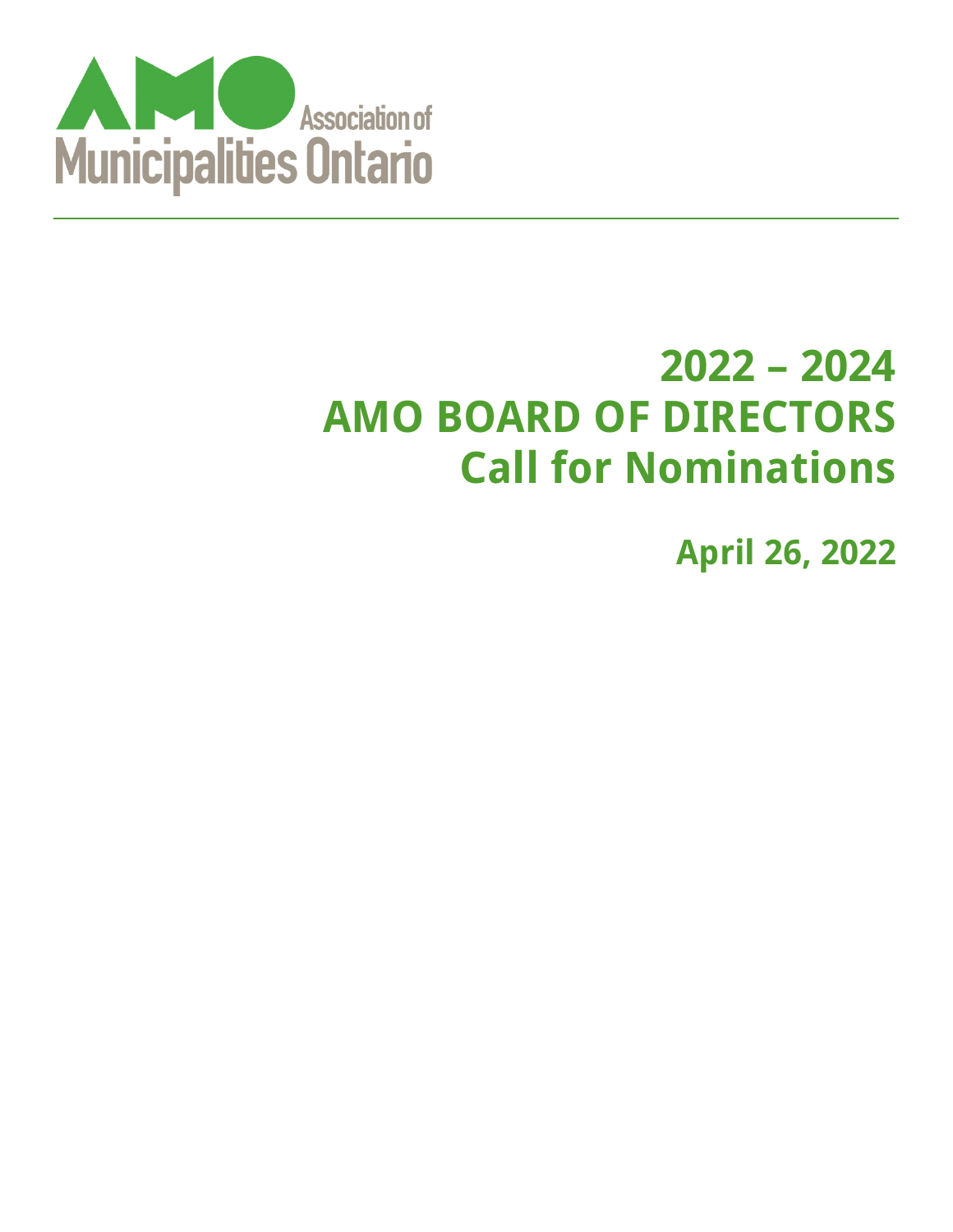

# **Tuesday April 26, 2022**

# **To: Head and Members of Council From: Gary Dyke, Secretary-Treasurer, AMO**

Please be advised that in accordance with the Association's governing by-law, the Secretary-Treasurer is requesting nominations to the 2022 – 2024 AMO Board of Directors. Candidates reflecting Ontario's diversity are encouraged to seek election to the AMO Board.

Attached please find:

- A summary of the qualifications to serve on the Board of Directors;
- A summary of the offices for which elections will be held at the 2022 Annual Meeting;
- An estimate of the annual time commitment required to serve on the AMO Board of Directors and for those who will then serve on the AMO Executive Committee; and
- Nomination Form

## **Submission**

A completed Nomination Form and supporting material (i.e., Council resolution of support) must be received no later than 12:00 p.m. (noon) on Monday, June 27, 2022. Nominations will not be accepted beyond that date. AMO's Chief Returning Officer, Peter Fay, will certify the nomination. A Nominations Report will be issued to the membership no later than Friday, July 22, 2022.

Please forward a completed Nomination Form to the Association via email **amoelections@amo.on.ca** or fax at (416) 971-6191 or mail to the attention of Brian Rosborough, Executive Director. Scans and photographic images of documents are acceptable.

All candidates will be contacted to confirm receipt of their nominations and at that time will receive further information on the election process.

If you have any questions regarding this information, please contact Brian Rosborough, Executive Director at (416) 971-9856, ext. 362, e-mail **brosborough@amo.on.ca** or Adam Garcia, Manager, Executive Office, ext. 356, email [agarcia@amo.on.ca.](mailto:agarcia@amo.on.ca)

# **Qualifications**

The names of all qualified individuals who are duly nominated will appear on the ballot for election to the Board. From the **[AMO By-Law No. 2](https://www.amo.on.ca/about-us/board-directors/amo-bylaw-no-2)** Part 3, Directors shall:

- be an individual of eighteen (18) or more years of age;
- be an elected official of a Member Municipality or an employee of a Member Municipality of the Corporation;
- not be an undischarged bankrupt; and
- not be declared incapable.

Qualified Nominees must obtain a Council resolution of support which must specify the Caucus or position for which the individual is being nominated. To provide the broadest representation possible, AMO By-law No. 2 stipulates that a member municipality can only have one representative on the Board unless another representative is on the Board as an appointed official from a municipal group. See AMO By-Law No.2 Section 3.4(e).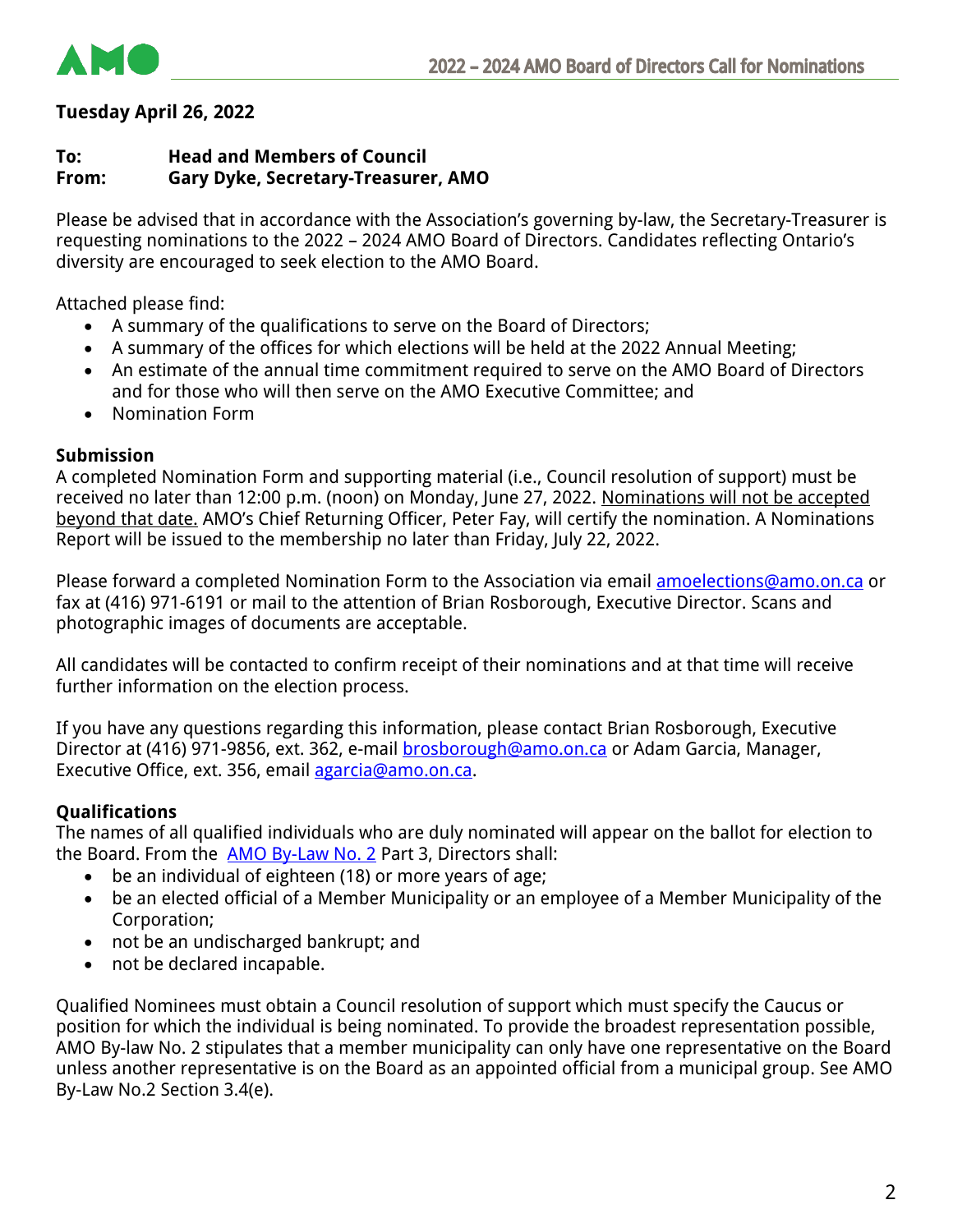

#### **Notice of Elections for Vacant Offices:**

Elections will be held for the 2022 -2024 AMO Board of Directors consistent with the AMO By-law No. 2. Vacant offices include:

| <b>Board Composition</b>                             | Vacancies for 2022-2024                           |
|------------------------------------------------------|---------------------------------------------------|
| President                                            | One (1) municipal elected official to be elected  |
|                                                      | by the membership                                 |
| Secretary-Treasurer                                  | One (1) municipal employee to be elected by       |
|                                                      | the membership                                    |
| <b>County Caucus</b>                                 |                                                   |
| Four (4) Directors                                   | Three (3) municipal elected officials; and        |
| Chair, Eastern Ontario Wardens' Caucus (EOWC)        | One (1) municipal employee to be elected by       |
| Chair, Western Ontario Wardens' Caucus (WOWC)        | the County Caucus constituency                    |
| <b>Large Urban Caucus</b>                            |                                                   |
| Six (6) Directors                                    | Five (5) municipal elected officials; and         |
| Chair, Ontario Big City Mayors (OBCM)                | One (1) municipal employee to be elected by       |
|                                                      | the Large Urban Caucus constituency               |
| <b>Northern Caucus</b>                               |                                                   |
| Four (4) Directors                                   | Two (2) municipal elected officials from          |
| Chair, Federation of Northern Ontario Municipalities | Northeastern Ontario; and                         |
| (FONOM)                                              | Two (2) municipal elected officials from          |
| Chair, Northern Ontario Municipal Association        | Northwestern Ontario to be elected by the         |
| (NOMA)                                               | Northern Caucus constituency                      |
| <b>Regional and Single Tier Caucus</b>               |                                                   |
| Six (6) Directors                                    | Six (6) municipal elected officials to be elected |
| Chair, Mayors and Regional Chairs of Ontario's       | by the Regional and Single Tier Caucus            |
| <b>Single Tier Cities and Regions (MARCO)</b>        | constituency                                      |
| <b>Rural Caucus</b>                                  |                                                   |
| Five (5) Directors                                   | Four (4) municipal elected officials; and         |
| Chair, Rural Ontario Municipal Association (ROMA)    | One (1) municipal employee to be elected by       |
|                                                      | the Rural Caucus constituency                     |
| <b>Small Urban Caucus</b>                            |                                                   |
| Five (5) Directors                                   | Four (4) municipal elected officials; and         |
| Chair, Ontario Small Urban Municipalities (OSUM)     | One (1) municipal employee to be elected by       |
|                                                      | the Small Urban Caucus constituency               |

Each of the above elected caucus members shall serve a two-year term.

Conference delegates from member municipalities will self-declare their affiliation with one caucus as part of the conference registration process. Conference delegates may only vote in their self-declared caucus constituency elections.

In the event the conference is held virtually due to public health restrictions, conference delegates will vote through electronic means.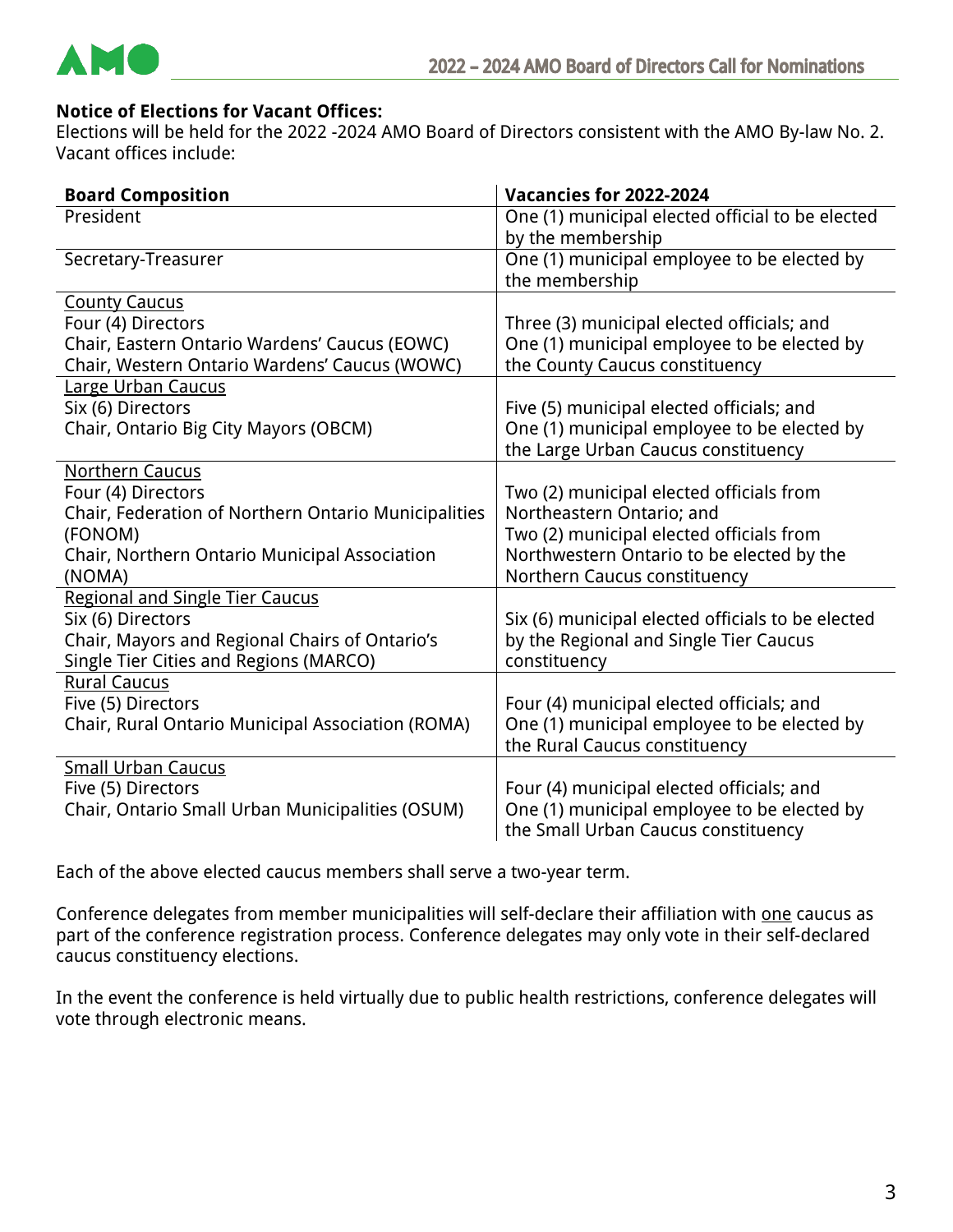

#### **Time Commitment:**

Board of Directors

The Board meets six times a year, generally the last Friday of the month in September, October, November, January, March, and June and on the Saturday and Sunday in advance of the AMO Annual Conference in August. The June meeting is normally held in the President's or Secretary-Treasurer's home municipality. It is preceded by a Thursday Committee of the Whole meeting, and the caucuses meet individually before the Board meeting as members' schedules allow. Board members may also participate in AMO Task Forces or other meetings, depending on interest.

| <b>Board Meetings:</b>                                     | 6 days (approximately 6 hours each, plus<br>approximately 3 hours for Committee of the<br>Whole meetings) |
|------------------------------------------------------------|-----------------------------------------------------------------------------------------------------------|
| AMO Conference:                                            | 3 days                                                                                                    |
| <b>Other Commitments:</b><br>(task forces, other meetings) | Depending on interest                                                                                     |

#### Executive Committee

Each Caucus will elect a Chair from among their members. The President, Secretary-Treasurer, Past-President, Past Secretary-Treasurer and the Caucus Chairs form the Executive Committee. The Executive Committee meets ten times a year, on the Thursday preceding Board meetings and on the fourth Thursday of the month when there is no Board meeting. The Executive Committee also participates in [AMO-Province of Ontario Memorandum of Understanding](https://www.amo.on.ca/about-us/our-impact/memorandum-understanding) (MOU) meetings. There are approximately ten (MOU) meetings throughout the year, scheduled with the Ministry of Municipal Affairs and Housing. Additional meetings are required from time to time.

| <b>Executive Committee Meetings:</b>                                | 10 days (approximately 2-4 hours each) |
|---------------------------------------------------------------------|----------------------------------------|
| Memorandum of Understanding Meetings:<br>(Executive Committee only) | 10 days (approximately 2-3 hours each) |

Are Board member expenses covered by AMO? No, except as described in the policy that follows. The municipality covers the costs of travel and any needed accommodations. The AMO Board provides the opportunity to be part of a broader policy development team as well as providing interaction that benefits the municipality and the sector.

#### **AMO Board/Executive/Volunteer Expense Reimbursement Policy**

This policy applies to members of the Executive and Board as it relates to Executive Committee meetings (including MOU meetings) and Board of Directors meetings.

#### **Travel Expense:**

AMO will reimburse travel expenses in excess of \$300.00 per meeting for AMO Board of Directors, AMO Executive Committee meetings, and MOU meetings, which are generally held in the City of Toronto or the President or Secretary-Treasurer's municipality. Travel expenses refer to airfare, train fare, car mileage, public transit, and parking costs, and shall not apply to AMO Board of Directors/Executive meetings that are held prior to or following the AMO Annual Conference or Symposiums. Members are expected to make the most efficient and cost-effective travel arrangements.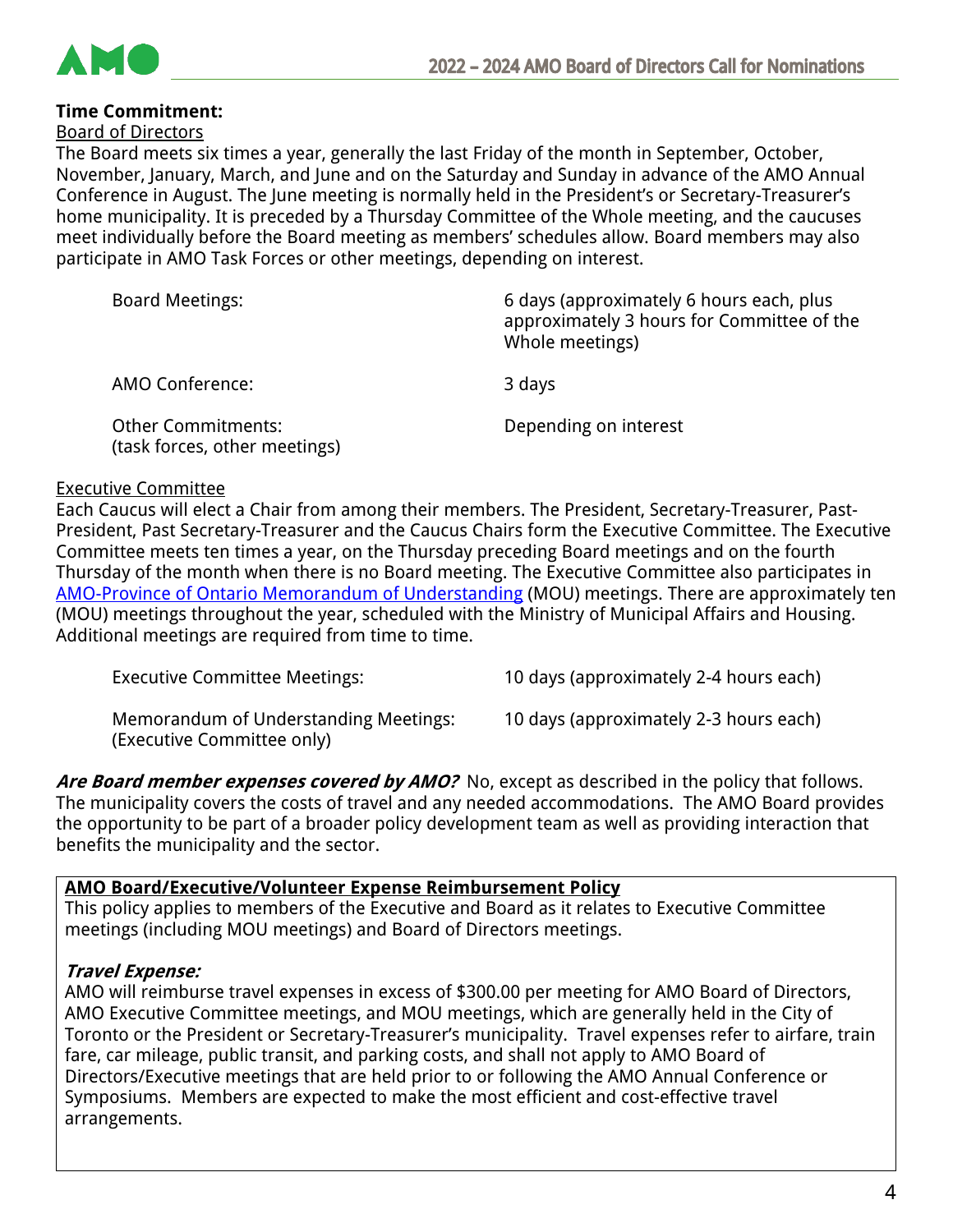

# **Mileage Rates:**

Automobile travel allowance rates are

- \$0.61 for the first 5,000 kilometers, and
- \$0.55 for each additional kilometer.

AMO's mileage rate is based on Revenue Canada's current "Automobile Deduction Limits and Expense Benefit Rates for Business" and is adjusted annually to reflect any changes.

## **Accommodation/Meals:**

There is no provision for the reimbursement of accommodation and meals.

## **Northern Ontario Exception:**

Northern Ontario Executive Committee and Board members are expected to take advantage of airfare savings and make the most efficient and cost-effective travel arrangements. As some Northern Ontario board/executive members have connecting flights making it impossible to complete their travel without incurring accommodation and meal expenses, AMO will reimburse a maximum of three days accommodation and meal expenses.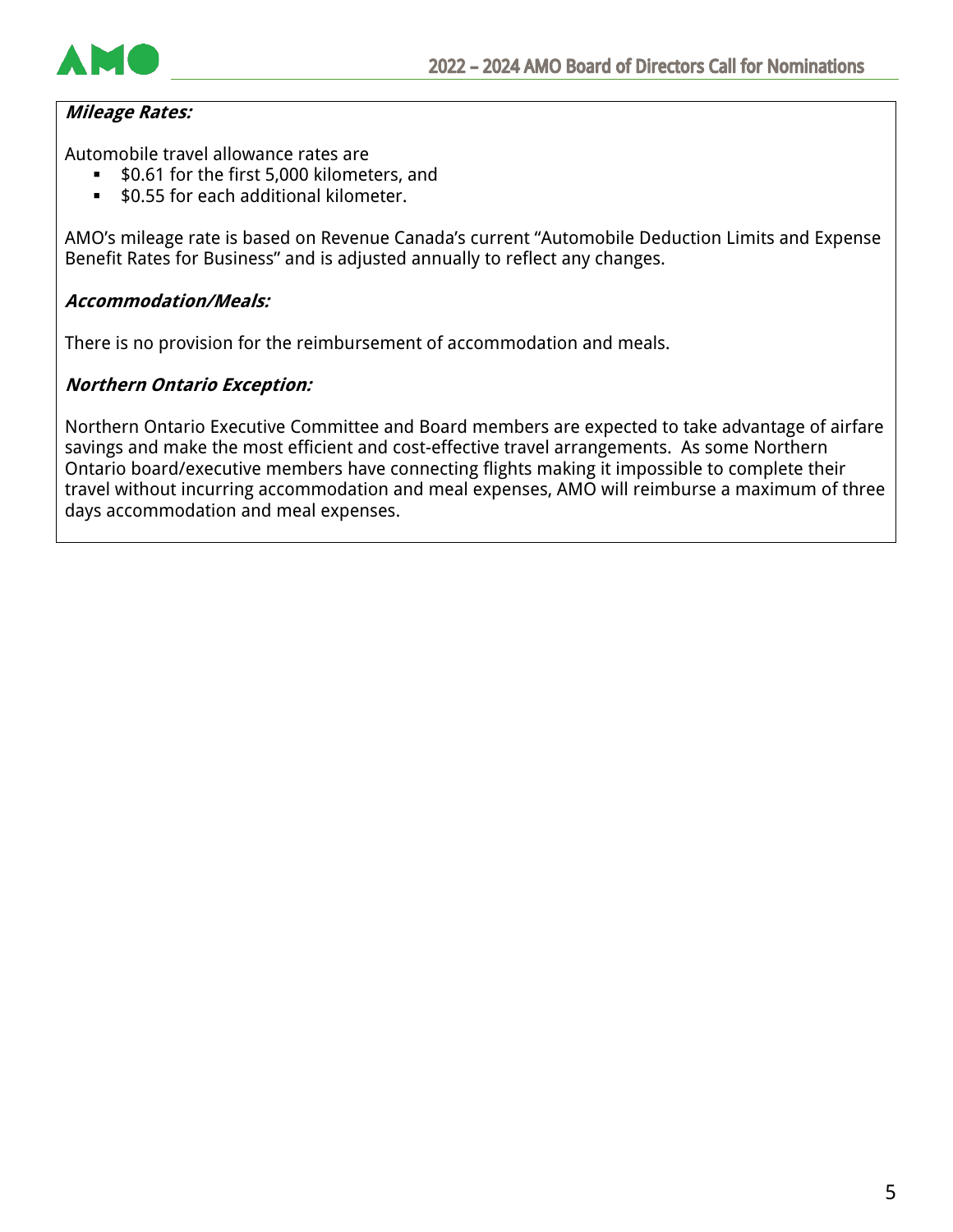

## **NOMINATION FORM 2022– 2024 AMO Board of Directors**

Please note:

- Candidates reflecting Ontario's diversity are encouraged to seek election to the AMO Board.
- It is the responsibility of the person nominated to file a complete and accurate Nomination Form.
- Nominations will be accepted no later than **12:00 p.m. (noon) Monday, June 27, 2022**.
- Council Resolution of support must accompany the form and must specify the Board position the candidate is nominated for.

Send completed forms to: Brian Rosborough, Executive Director Association of Municipalities of Ontario 200 University Avenue, Suite 801 Toronto, ON M5H 3C6 Email: [amoelections@amo.on.ca](mailto:amoelections@amo.on.ca) Fax: 416-971-6191

# **Please type or print clearly:**

Nominee's Name, as it is to appear on the ballot

Nominee's Municipal Position Title

Nominee's Municipality

Nominee's Email address and Phone Number

Mailing address, if different from municipal mailing address